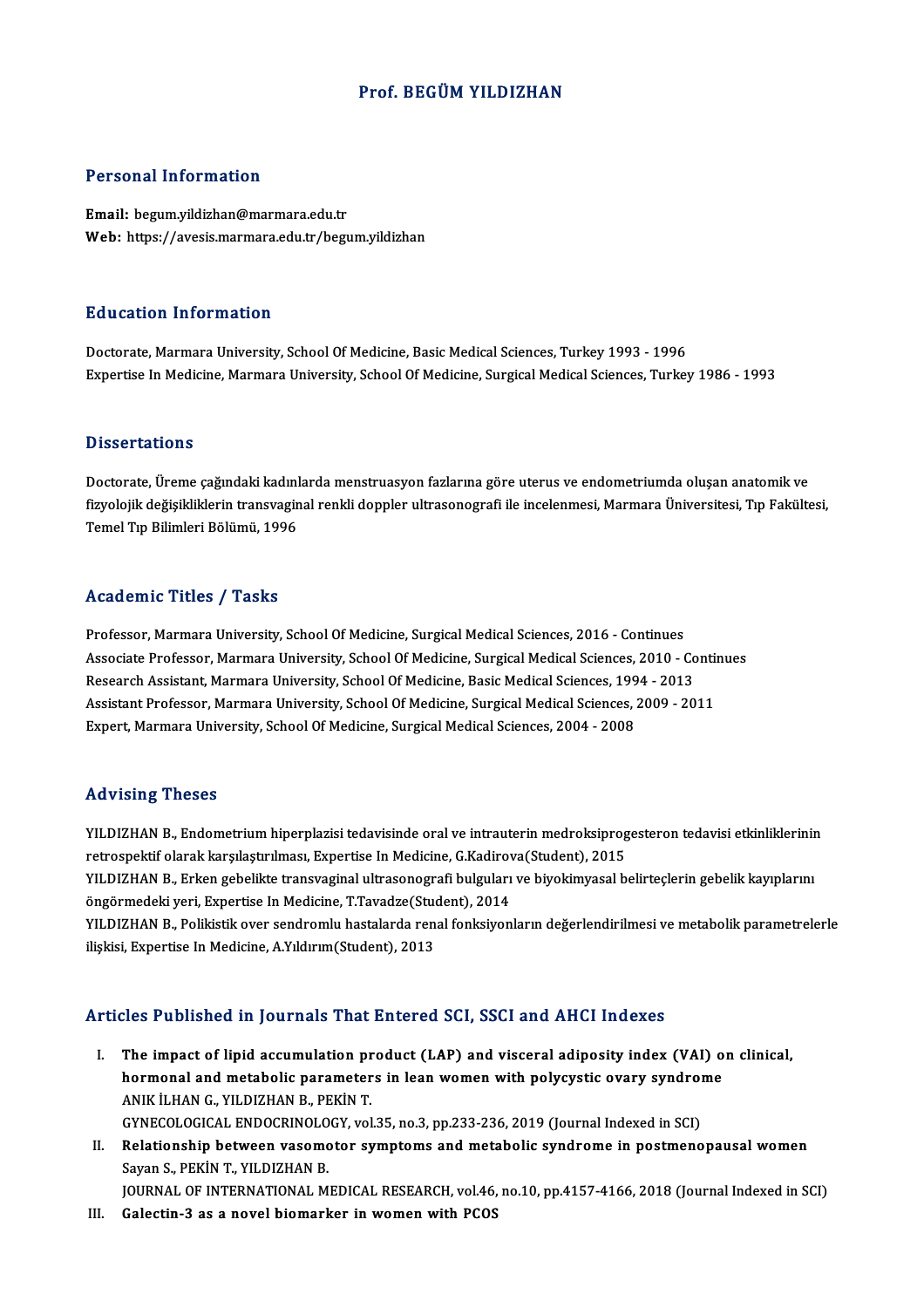ANIK İLHAN G., Kanlioglu C., ARSLAN G., YILDIZHAN B., PEKİN T. ARCHIVES OF GYNECOLOGY AND OBSTETRICS, vol.298, no.4, pp.821-825, 2018 (Journal Indexed in SCI) ANIK İLHAN G., Kanlioglu C., ARSLAN G., YILDIZHAN B., PEKİN T.<br>ARCHIVES OF GYNECOLOGY AND OBSTETRICS, vol.298, no.4, pp.821-825, 201<br>IV. Cardiotrophin-1 as a new metabolic biomarker in women with PCOS

- ARCHIVES OF GYNECOLOGY AND OBSTETRICS, vol.298, no.4, pp.<br>Cardiotrophin-1 as a new metabolic biomarker in women<br>ANIK İLHAN G., Kanlioglu C., ARSLAN G., YILDIZHAN B., PEKİN T.<br>CYNECOLOGICAL ENDOCPINOLOGY vol.24, no.9, np.79 Cardiotrophin-1 as a new metabolic biomarker in women with PCOS<br>ANIK İLHAN G., Kanlioglu C., ARSLAN G., YILDIZHAN B., PEKİN T.<br>GYNECOLOGICAL ENDOCRINOLOGY, vol.34, no.9, pp.781-783, 2018 (Journal Indexed in SCI)<br>Ture Voers ANIK İLHAN G., Kanlioglu C., ARSLAN G., YILDIZHAN B., PEKİN T.<br>GYNECOLOGICAL ENDOCRINOLOGY, vol.34, no.9, pp.781-783, 2018 (Journal Indexed in SCI)<br>V. Two Years Follow-Up of Patients with Abnormal Uterine Bleeding after In
- GYNECOLOGICAL ENDOCRINOLOGY, vol.34, no.9, pp.7<br>Two Years Follow-Up of Patients with Abnorma<br>Levonorgestrel-Releasing Intrauterine System<br>Cim N. SOVSAL S. Soven S. VILDIZHAN B. Karaman E Two Years Follow-Up of Patients with Abnormal Uterine Bleeding after Insertio<br>Levonorgestrel-Releasing Intrauterine System<br>Cim N., SOYSAL S., Sayan S., YILDIZHAN B., Karaman E., Cetin O., Tolunay H. E. , Yildizhan R.<br>CYNEC Levonorgestrel-Releasing Intrauterine System<br>Cim N., SOYSAL S., Sayan S., YILDIZHAN B., Karaman E., Cetin O., Tolunay H. E. , Yildizhan R.<br>GYNECOLOGIC AND OBSTETRIC INVESTIGATION, vol.83, no.6, pp.569-575, 2018 (Journal In Cim N., SOYSAL S., Sayan S., YILDIZHAN B., Karaman E., Cetin O., Tolunay H. E. , Yildizhan R.<br>GYNECOLOGIC AND OBSTETRIC INVESTIGATION, vol.83, no.6, pp.569-575, 2018 (Journal Indexed in SCI)<br>VI. The impact of insulin resis
- GYNECOLOGIC AND OBSTETRIC<br>The impact of insulin resist<br>polycystic ovary syndrome<br>VILDIZHAN BLANIK II HAN C VI. The impact of insulin resistance on clinical, hormonal and metabolic parameters in lean women with polycystic ovary syndrome<br>YILDIZHAN B., ANIK İLHAN G., PEKİN T.

JOURNAL OF OBSTETRICS AND GYNAECOLOGY, vol.36, no.7, pp.893-896, 2016 (Journal Indexed in SCI)

- YILDIZHAN B., ANIK İLHAN G., PEKİN T.<br>JOURNAL OF OBSTETRICS AND GYNAECOLOGY, vol.36, no.7, pp.893-896, 2016 (Journal Indexed in SCI)<br>VII. Cystatin C, a novel cardiometabolic risk marker in women with polycystic ovary s JOURNAL OF OBSTETRICS AND GYNAECOLOGY, vol<br>Cystatin C, a novel cardiometabolic risk mark<br>Yildirim A., YILDIZHAN B., ANIK İLHAN G., PEKİN T.<br>CYNECOLOGICAL ENDOCRINOLOGY vol 32 no 6 ni Cystatin C, a novel cardiometabolic risk marker in women with polycystic ovary syildirim A., YILDIZHAN B., ANIK İLHAN G., PEKİN T.<br>GYNECOLOGICAL ENDOCRINOLOGY, vol.32, no.6, pp.457-459, 2016 (Journal Indexed in SCI)<br>Compos Vildirim A., YILDIZHAN B., ANIK İLHAN G., PEKİN T.<br>GYNECOLOGICAL ENDOCRINOLOGY, vol.32, no.6, pp.457-459, 2016 (Journal Indexed in SCI)<br>VIII. Comparison of the effects of chlormadinone acetate versus drospirenone conta
- GYNECOLOGICAL ENDOCRINOLOGY, vol.32, no.6, pp.457-459, 2016 (Journal Indexed in SCI)<br>Comparison of the effects of chlormadinone acetate versus drospirenone containing oral<br>contraceptives on metabolic and hormonal parameter Compariso<br>contracep<br>follow-up<br><sup>Vildirbon P</sup>

follow-up<br>Yildizhan R., Gokce A. I. , YILDIZHAN B., Cim N.

GYNECOLOGICAL ENDOCRINOLOGY,vol.31,no.5,pp.396-400,2015 (Journal Indexed inSCI)

- IX. Serum retinol-binding protein 4, leptin, and plasma asymmetric dimethylarginine levels in obese and nonobese young women with polycystic ovary syndrome Yildizhan R., ANIK İLHAN G., YILDIZHAN B., Kolusari A., Adali E., BUĞDAYCI G. nonobese young women with polycystic ovary syndrome<br>Yildizhan R., ANIK İLHAN G., YILDIZHAN B., Kolusari A., Adali E., BUĞDAYCI G.<br>FERTILITY AND STERILITY, vol.96, no.1, pp.246-250, 2011 (Journal Indexed in SCI)<br>A new techn Yildizhan R., ANIK İLHAN G., YILDIZHAN B., Kolusari A., Adali E., BUĞDAYCI G.<br>FERTILITY AND STERILITY, vol.96, no.1, pp.246-250, 2011 (Journal Indexed in SCI)<br>X. A new technique for the diagnosis of fallopian tube patency
- FERTILITY AND STERILITY, vol.96, no.1, pp.246-250, 2011 (Journal<br>A new technique for the diagnosis of fallopian tube patend<br>compared with hysterosalpingography in infertile women<br>VU DIZHAN B. Durmuscalu E. Hygur M. Franus A new technique for the diagnosis of fallopia<br>compared with hysterosalpingography in infe<br>YILDIZHAN B., Durmusoglu F., Uygur M., Erenus M.<br>ARCHIVES OF CYNEGOLOCY AND OPSTETPICS vol compared with hysterosalpingography in infertile women<br>YILDIZHAN B., Durmusoglu F., Uygur M., Erenus M.<br>ARCHIVES OF GYNECOLOGY AND OBSTETRICS, vol.280, no.4, pp.543-547, 2009 (Journal Indexed in SCI)<br>Effects of two sombine YILDIZHAN B., Durmusoglu F., Uygur M., Erenus M.<br>ARCHIVES OF GYNECOLOGY AND OBSTETRICS, vol.280, no.4, pp.543-547, 2009 (Journal Indexed in SCI)<br>XI. Effects of two combined oral contraceptives containing ethinyl estradiol
- ARCHIVES OF GYNECOLOGY AND OBSTETRICS, vol.280, no.4, pp.543-547, 2009 (Journal Indexed in SCI)<br>Effects of two combined oral contraceptives containing ethinyl estradiol 30 mu g combined with<br>either gestodene or drospirenon Effects of two combined oral contraceptives containin<br>either gestodene or drospirenone on hemostatic para<br>Yildizhan R., YILDIZHAN B., Adali E., Yoruk P., Birol F., Suer N.<br>ARCHIVES OF CYNEGOLOCY AND OBSTETRICS vol 390, po either gestodene or drospirenone on hemostatic parameters, lipid profiles and blood pressure<br>Yildizhan R., YILDIZHAN B., Adali E., Yoruk P., Birol F., Suer N.<br>ARCHIVES OF GYNECOLOGY AND OBSTETRICS, vol.280, no.2, pp.255-26

## Articles Published in Other Journals

- I. Differences in Sexual Function Between Trimesters During Pregnancy: An Observational Study SOYSAL S.,SARIÖZ A., SUNCI JOUTHULE<br>SOYSAL S., SARIÖZ A., KILINÇDEMİR TURGUT Ü., ANIK İLHAN G., ARMAN Y., YILDIZHAN B., PEKİN T.<br>SOYSAL S., SARIÖZ A., KILINÇDEMİR TURGUT Ü., ANIK İLHAN G., ARMAN Y., YILDIZHAN B., PEKİN T. Differences in Sexual Function Between Trimesters During Pregnancy: An Observational Study<br>SOYSAL S., SARIÖZ A., KILINÇDEMİR TURGUT Ü., ANIK İLHAN G., ARMAN Y., YILDIZHAN B., PEKİN T.<br>Gynecology Obstetrics &amp; Reproducti SOYSAL S., SARIÖZ A., KILINÇDEMİR TURGUT Ü., ANIK İLHAN G.,<br>Gynecology Obstetrics &amp; Reproductive Medicine, pp.1-7, 20<br>II. Struma Ovari: 3. Basamak bir merkezin 3 yıllık deneyimi<br>SOVSAL S. AVÇÜLER E. ERRABUT SEVEN İ. ER
- Gynecology Obstetrics & Reproductive Medicine, pp.1-7, 2020 (Refereed Journals of Other Institutions)<br>Struma Ovari: 3. Basamak bir merkezin 3 yıllık deneyimi<br>SOYSAL S., AYGÜLER E., ERBARUT SEVEN İ., EREN Ş. F. , YOLDEM Struma Ovari: 3. Basamak bir merkezin 3 yıllık deneyimi<br>SOYSAL S., AYGÜLER E., ERBARUT SEVEN İ., EREN Ş. F. , YOLDEMİR A. T. , YILDIZHAN B., GÖK.<br>Zeynep Kamil Tıp Bülteni, vol.50, no.3, pp.146-148, 2019 (Other Refereed Nat SOYSAL S., AYGÜLER E., ERBARUT SEVEN İ., EREN Ş. F., YOLDEMİR A. T., YILDIZHAN B., GÖKA<br>Zeynep Kamil Tıp Bülteni, vol.50, no.3, pp.146-148, 2019 (Other Refereed National Journals)<br>III. Severe methotrexate toxicity after tr
- Zeynep Kamil Tıp Bülteni, vol.50, no.3, pp.146-148,<br>Severe methotrexate toxicity after treatment<br>SOYSAL S., ANIK İLHAN G., Vural M., YILDIZHAN B.<br>TURKISH JOURNAL OF OPSTETRICS AND CYNECOL SOYSAL S., ANIK İLHAN G., Vural M., YILDIZHAN B.<br>TURKISH JOURNAL OF OBSTETRICS AND GYNECOLOGY, vol.13, no.4, pp.221-223, 2016 (Journal Indexed in ESCI) SOYSAL S., ANIK İLHAN G., Vural M., YILDIZHAN B.<br>TURKISH JOURNAL OF OBSTETRICS AND GYNECOLOGY, vol.13, no.4, pp.221-223, 2016 (Journal I<br>IV. Should antenatal corticosteroids be done after 34 weeks of gestation? Review arti
- TURKISH JOURNAL OF OE<br>Should antenatal cortic<br>SOYSAL S., YILDIZHAN B.<br>Festern Journal Of Medici Should antenatal corticosteroids be done after 34 weeks of gestation? Review a<br>SOYSAL S., YILDIZHAN B.<br>Eastern Journal Of Medicine, vol.21, pp.154-157, 2016 (Other Refereed National Journals)<br>Diagnostic Challenge of Overia

Eastern Journal Of Medicine, vol.21, pp.154-157, 2016 (Other Refereed National Journals)

SOYSAL S., YILDIZHAN B.<br>Eastern Journal Of Medicine, vol.21, pp.154-157, 2016 (Other Refereed National Journals)<br>V. Diagnostic Challenge of Ovarian Teratoma Related Anti N Methyl D Aspartate Receptor Encephalitis<br>in a Pait